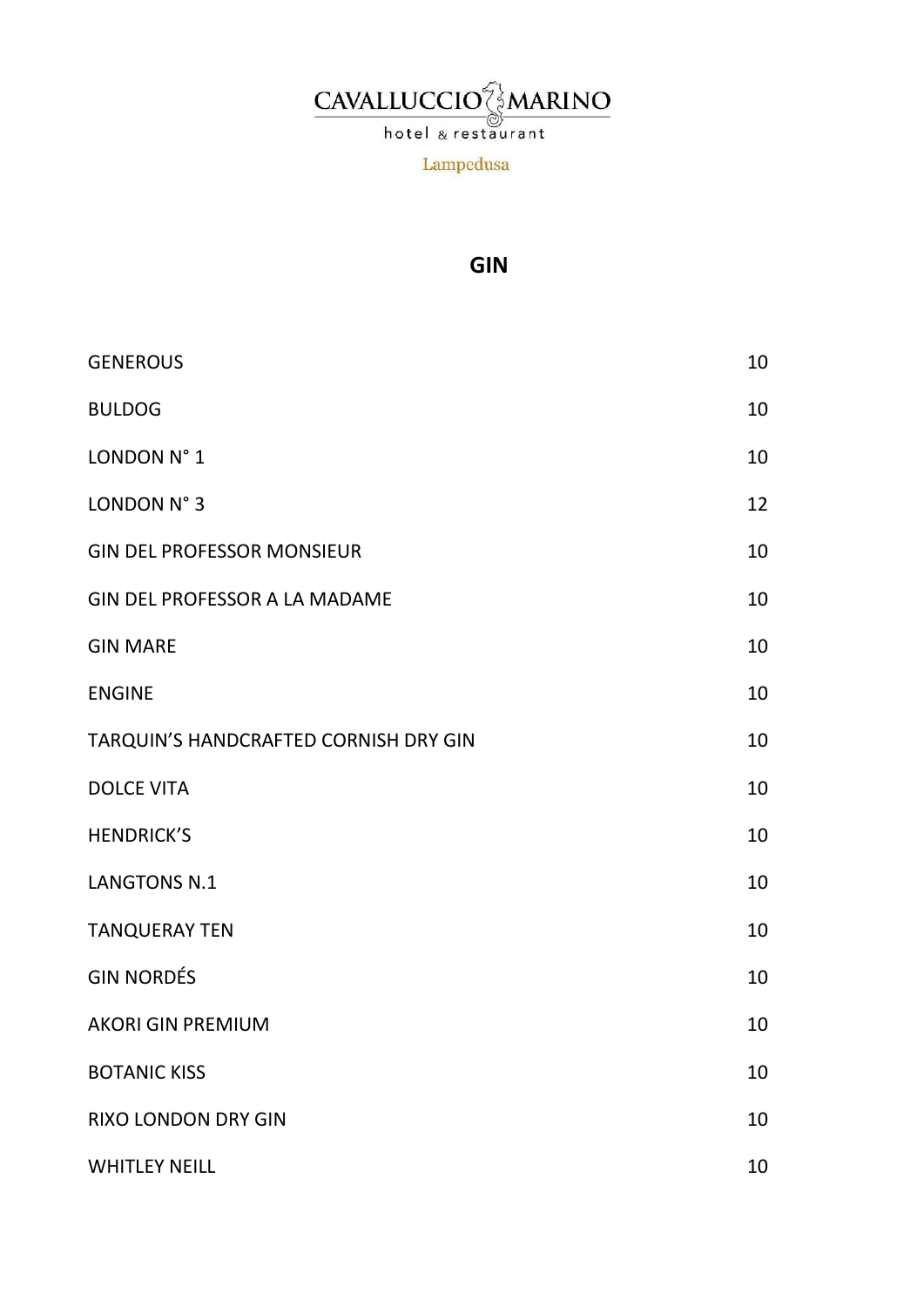| <b>ETNEUM</b>                    | 10 |
|----------------------------------|----|
| <b>CANAIMA</b>                   | 10 |
| <b>BOTANIST</b>                  | 10 |
| <b>CAPRISIUS LIMITED EDITION</b> | 12 |
| <b>KNUT HANSEN</b>               | 10 |
| <b>XIBAL GUATEMALA GIN</b>       | 14 |
| <b>GIN MARE CAPRI</b>            | 10 |
| <b>SABATINI GIN</b>              | 10 |
| WH DRY 48 GIN                    | 14 |
| <b>CITADELLE GIN</b>             | 14 |
| <b>MEDITERRANEO GIN</b>          | 14 |
| PALMA GIN DESTILADO              | 14 |
| <b>CAMBRIDGE GIN</b>             | 14 |
| <b>ADAMVS GIN</b>                | 14 |
| <b>TRUFFLE GIN CAMBRIDGE</b>     | 14 |
| <b>ELEPHANT GIN</b>              | 14 |
| <b>AEGUADEMA GIN</b>             | 10 |
| THE BOTANIST ISLAY DRY GIN 22    | 10 |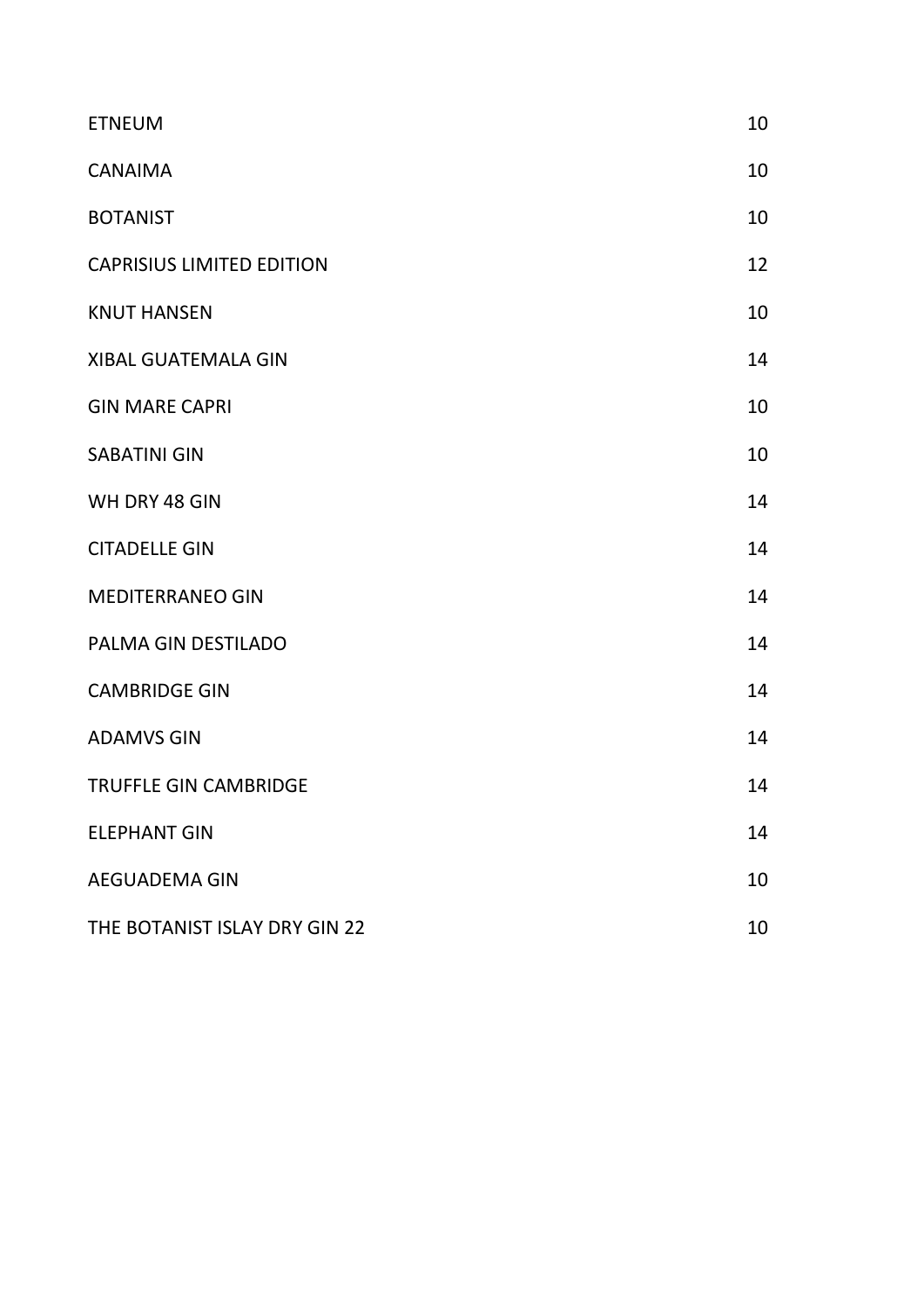#### VODKA

| <b>BELVEDERE</b>           | 10 |
|----------------------------|----|
| <b>ROBERTO CAVALLI</b>     | 10 |
| ABYSSAL                    | 10 |
| <b>GIOVI PREMIUM</b>       | 10 |
| <b>NEFT</b>                | 10 |
| <b>BELLISSIMA</b>          | 10 |
| <b>SQUADRON 303</b>        | 12 |
| POTREI POLAND              | 10 |
| <b>KAUFFMAN COLLECTION</b> | 12 |
| <b>CIROC</b>               | 10 |
| <b>ELIT</b>                | 12 |
| <b>BELUGA CELEBRATION</b>  | 12 |

#### BAS ARMAGNAC

| <b>SAMALENS XO</b>               | 12  |
|----------------------------------|-----|
| DOMAINE JAURREY LABERDOLIVE 1986 | 25. |
| LAUBADE 1999                     | 12  |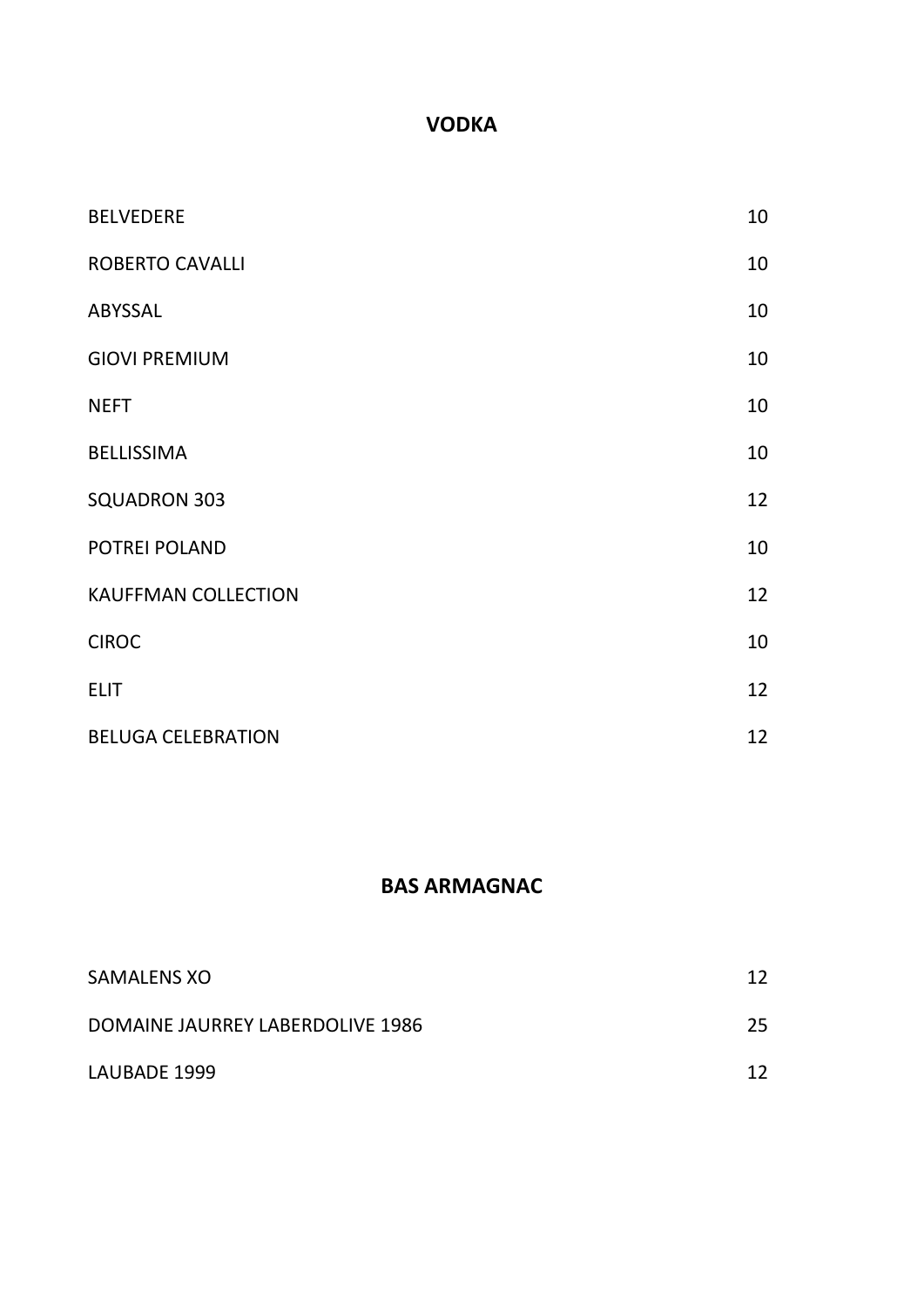#### **COGNAC**

| <b>HENNESSY</b>                         | 8  |
|-----------------------------------------|----|
| <b>FRANCOIS PEYROT (POIRE WILLIAMS)</b> | 8  |
| <b>VSOAP FRANCOIS VOYER</b>             |    |
| <b>CAMUS VSOAP ELEGANCE</b>             | 10 |
| <b>COURVOISIER</b>                      | 7  |
| <b>COGNACO LEYRAT ELITE</b>             | 10 |

# **WHISKY**

| <b>KAVALAN TAIWAN</b>                   | 10 |
|-----------------------------------------|----|
| <b>MONKEY SHOULDER SCOTCH</b>           | 6  |
| <b>GLENGRANT</b>                        | 5  |
| <b>OBAN 14 ANNI</b>                     | 8  |
| <b>LAGAVULIN 16 ANNI</b>                | 10 |
| <b>TALISKER 10 ANNI</b>                 | 8  |
| <b>JEFFERSON'S OCEAN BOURBON</b>        | 30 |
| THE OLD MALT CASK SCOTCH WHISKY 13 ANNI | 10 |
| <b>DALWHINNIE ISLAND</b>                | 8  |
| <b>JACK DANIELS GENTLEMAN</b>           | 8  |
| NIKKA WHISKY FROM THE BARREL            | 10 |
| NIKKA COFFEY MALT WHISKY                | 10 |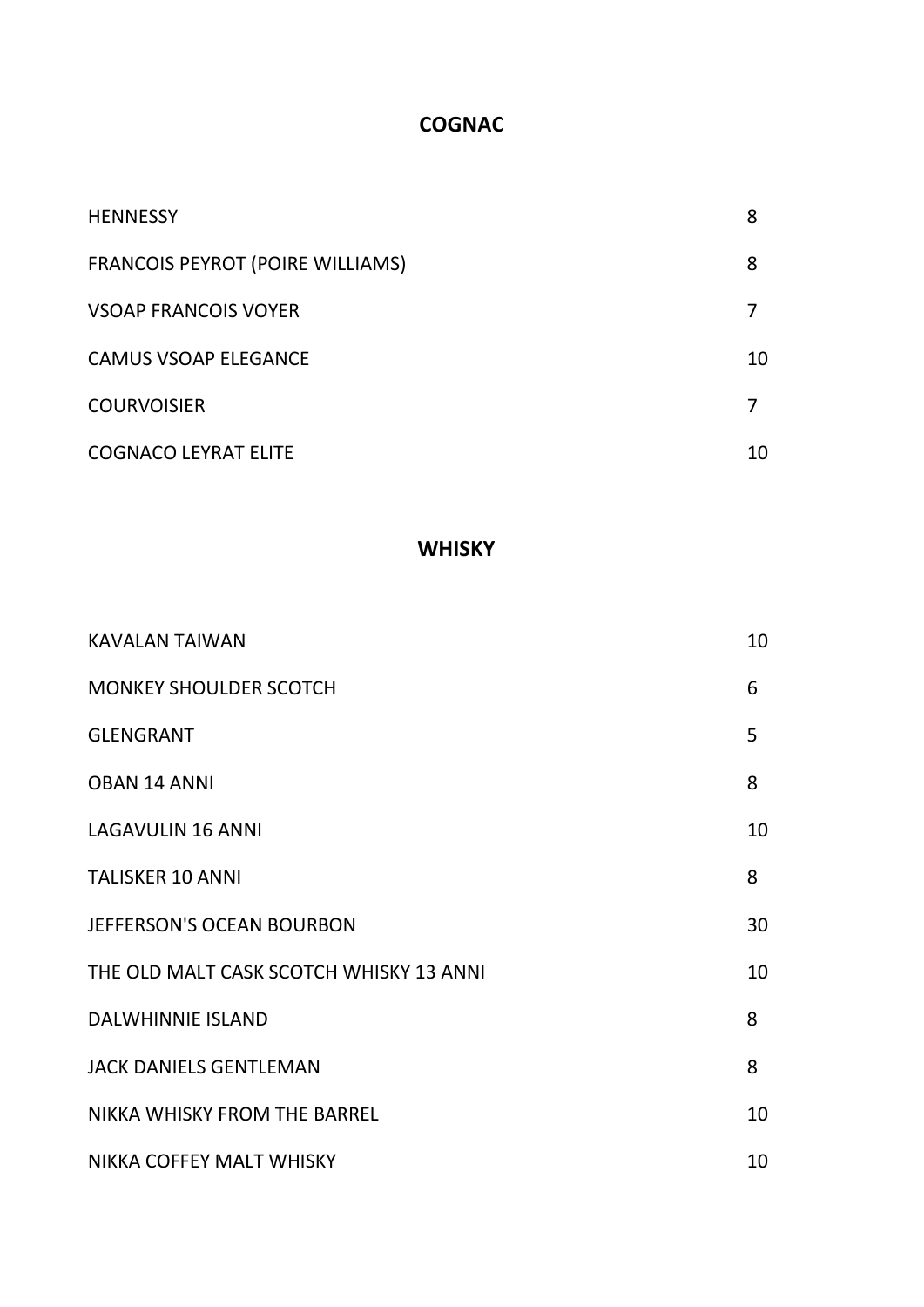#### RUM

| ZACAPA CENTENARIO XO SOLERA         | 18 |
|-------------------------------------|----|
| <b>ZACAPA ROYALE</b>                | 40 |
| ZACAPA 23                           | 10 |
| CLAIRIN VAVAL RHUM PUR JUS DE CANNE | 10 |
| <b>DON PAPA</b>                     | 8  |
| <b>DIPLOMATICO RESERVA</b>          | 8  |
| <b>MATUSALEM 7 ANNI SOLERA</b>      | 6  |
| <b>BOTRAN SOLERA RISERVA</b>        | 8  |
| <b>BALLY 3 ANNI</b>                 | 10 |
| <b>MALIBU CARIBBEAN RUM</b>         | 10 |
| DIPLOMATICO 2007 SINGLE VINTAGE     | 15 |
| <b>2 ND CHANCE WHEAT</b>            | 15 |
| <b>RYOMA RHUM JAPONAIS</b>          | 10 |

#### PORTO

| <b>OFFLEY PORTO TAIWNI</b> | b  |
|----------------------------|----|
| <b>OFFLEY PORTO WHITE</b>  | h  |
| DOW'S PORTO 20 ANNI        |    |
| DOW'S PORTO 30 ANNI        | 12 |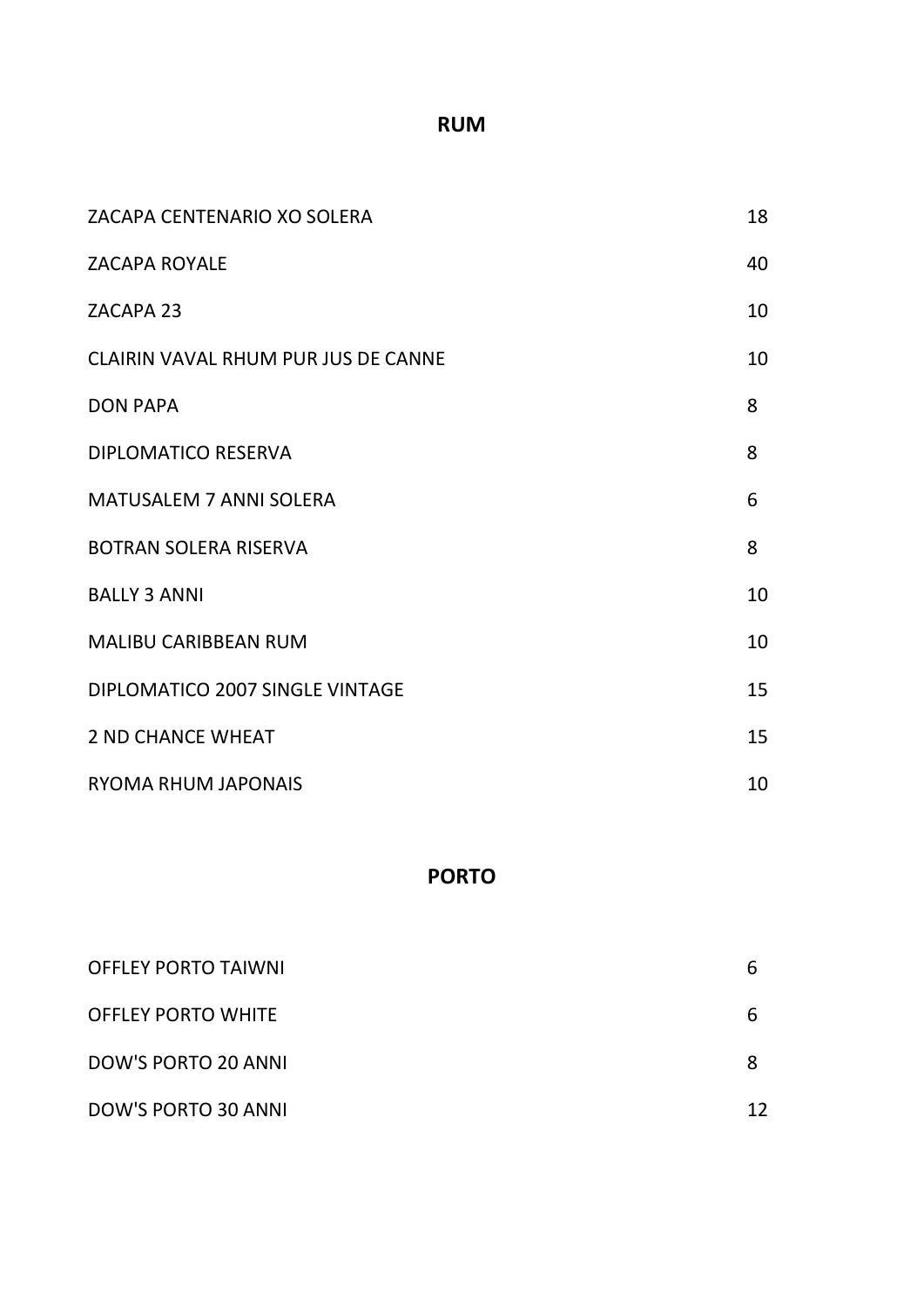#### **SHERRY**

| LUSTAU PEDRO XIMENEZ MURILLO                      |  |
|---------------------------------------------------|--|
| FERNANDO DE CASTILLA PEDRO XIMENEZ ANTIQUE SHERRY |  |

#### GRAPPE

| <b>SARPA DI POLI</b>                                       | 6              |
|------------------------------------------------------------|----------------|
| MOST ACQUAVITE D'UVA BEPI TOSOLINI                         | 6              |
| <b>NONINO GRAPPA 1897</b>                                  | 8              |
| NONINO VENDEMMIA                                           | 6              |
| NONINO VENDEMMIA RISERVA                                   | 8              |
| 903 RISERVA D'AUTORE                                       | 12             |
| <b>BAROLO CANNUBI MONTANARO</b>                            | 20             |
| <b>BONOLLO LIGNEUM MOSCATO OF</b>                          | 12             |
| POLI MIELE D'ACACIA                                        | 5              |
| NONINO SELEZIONE ORAZIO 41 GRADI                           | 4              |
| NONINO RISERVA ANTICA CUVEE 5 ANNI                         | $\overline{7}$ |
| <b>NONINO RISERVA 8 ANNI</b>                               | 10             |
| NONINO CRU MONOVITIGNO PICOLIT THE LEGENDARY GRAPPA        | 35             |
| GRAN RISERVA NONINO 27 ANNI DA REFOSCO DAL PEDUNCOLO ROSSO | 30             |
| SIBONA DA BOTTI DA PORTO                                   | 6              |
| SIBONA DA BOTTI DA MADEIRA                                 | 6              |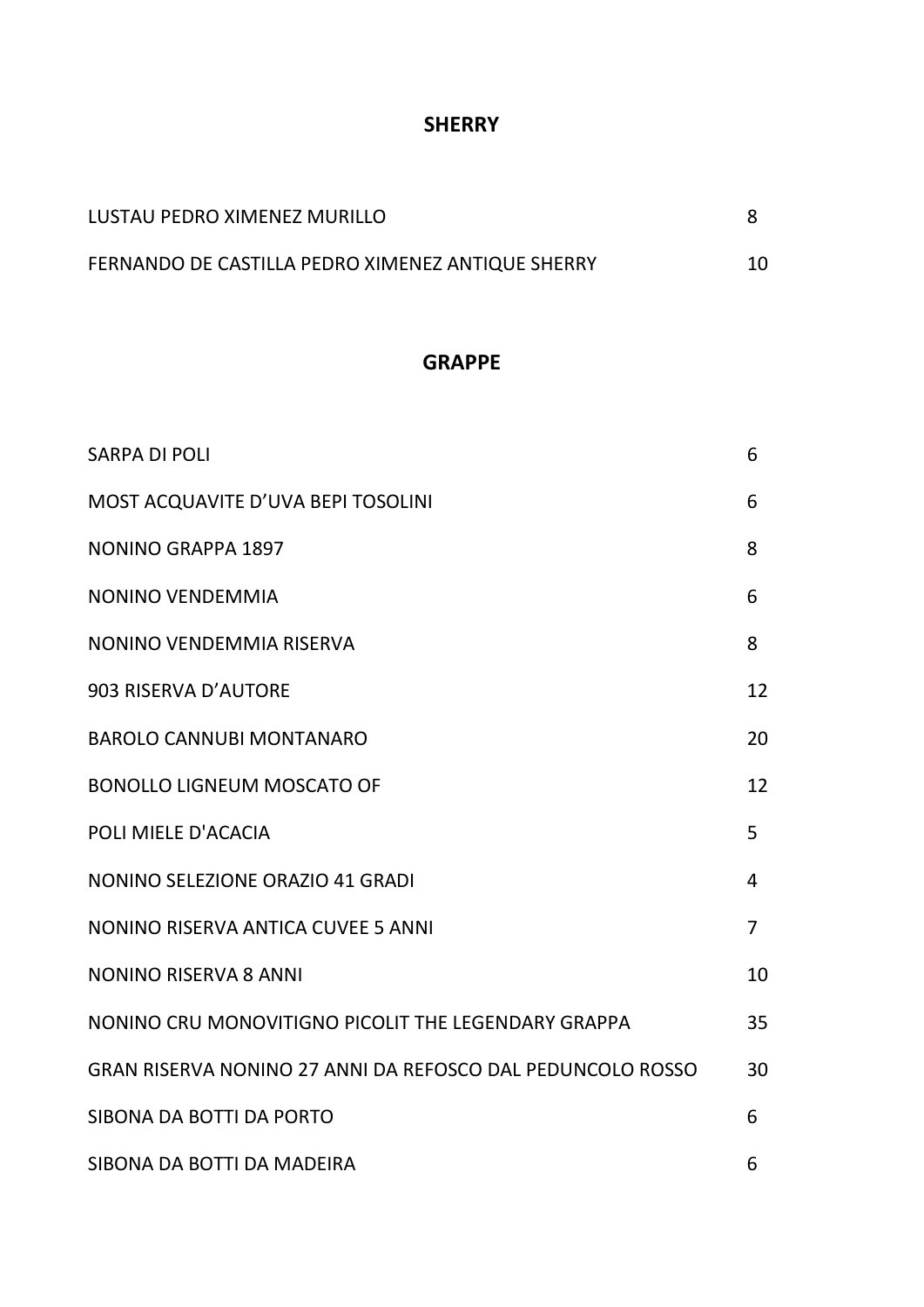| BONOLLO GRAPPA DI AMARONE BARRIQUE OF    | 10 |
|------------------------------------------|----|
| <b>BONOLLO CRU ITALIAE BARRIQUE OF</b>   | 10 |
| <b>BONOLLO CUVEE RISERVA BARRIQUE OF</b> | 10 |
| <b>CASTAGNER LEON 3 ANNI</b>             |    |
| <b>BUKKURAM GRAPPA DE BARTOLI</b>        |    |

#### **VERMOUTH**

| DEL PROFESSORE ROSSO        | 8 |
|-----------------------------|---|
| <b>CARLO ALBERTO ROSSO</b>  | 8 |
| CARPANO ANTICA FORMULA      | 6 |
| <b>DOLIN VERMOUTH ROUGE</b> | 6 |

### AMARI

| AMARO AMARA (ARANCE RESSE SICILIANE)                | 5 |
|-----------------------------------------------------|---|
| NEPETA (FOGLIA DI NEPITELLA E LIMONE DI SIRACUSA)   | 5 |
| AMACARDO (CARCIOFINO SELVATICO DELL'ETNA)           | 5 |
| AMACARDO (ARANCIA E CARCIOFINO SELVATICO DELL'ETNA) | 5 |
| LUMIA (SCORZE DI LIMONE)                            | 6 |
| <b>AMARO DEL BOSS</b>                               | 5 |
| <b>QUINTESSENTIA NONINO</b>                         | 5 |
| <b>PETRUS</b>                                       | 5 |